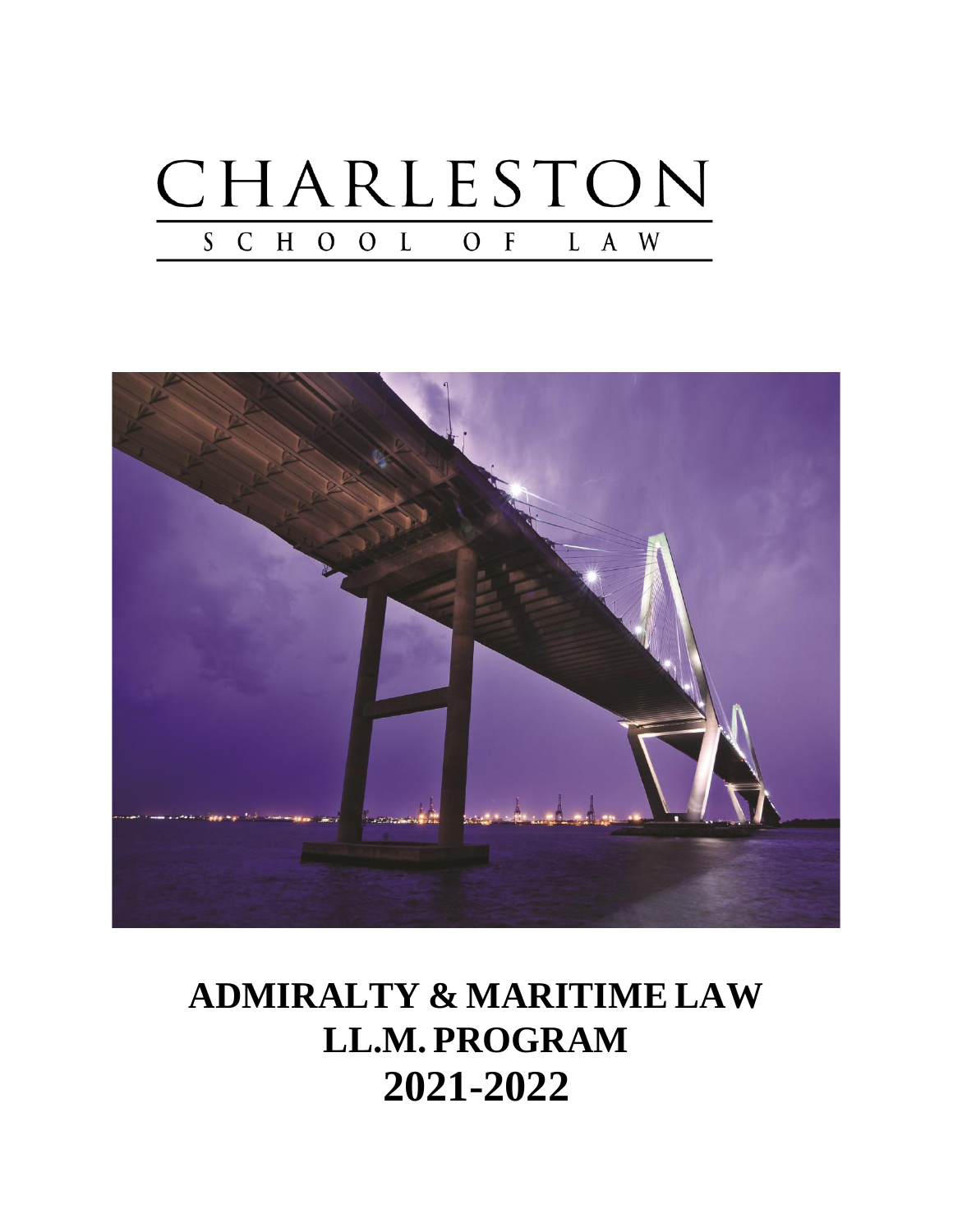Licensed by the South Carolina Commission on Higher Education, 1333 Main Street, Suite 200, Columbia, SC 29201, and Telephone number 803.737.2260. Licensure indicates only that minimum standards have been met; it is not an endorsement or guarantee of quality. Licensure is not equivalent to or synonymous with accreditation by an accrediting agency recognized by the U.S. Department of Education.

The J.D. program at the Charleston School of Law is fully accredited by the American Bar Association. The Council of the ABA Section of Legal Education and Admissions to the Bar approved the law school's application Aug. 4, 2011, for the J.D. program at its meeting in Toronto, Canada. The American Bar Association aquiesced to the establishment of the LL.M. program in Admiralty and Maritime Law at the Charleston School of Law at its meeting on April 12-14, 2012.

The Section of Legal Education can be contacted at 321 North Clark St., Chicago, IL 60654 or by phone at 312.988.6738.

#### **DISCLAIMER - THIS CATALOG IS NOT A CONTRACT**. The information in this 2021-2022

Catalog is accurate and current to the best knowledge available as of August 2021. The Charleston School of Law expressly reserves the right to change tuition, fees, programs of study, academic requirements (including those required for degrees), lecturers, teaching staffs, the announced academic calendar, and other matters described in this Catalog with reasonable prior notice, in accordance with established procedures, and when such adjustments are made in response to circumstances beyond the School's control that are necessary to ensure sound operation of the Charleston School of Law. Therefore, information contained herein should not be considered to remain valid throughout an entire program of study; it may be necessary for the School to alter program requirements before the start of any enrollment period. Subsequent changes in this information will be contained in updates to the Catalog made available on the Charleston School of Law website atThe most recent information contained in this Catalog is considered to have authority over information contained in other publications within the school when discrepancies occur.

The Charleston School of Law is an equal opportunity institution of higher education and conforms to all applicable law prohibiting discrimination and is committed to nondiscrimination on the basis of race, color, religion, national origin, social condition, sex, sexual orientation, age, or disability in the administration of admission policies, educational policies, financial aid, employment, or any other school programs or policies. For further information, contact the Director of Human Resources, Ms. Shera Silvis, at 843.377.4904.

#### **For More Information: [www.charlestonlaw.edu](http://www.charlestonlaw.edu/)**

#### **This Catalog contains information about the LL.M. DEGREE IN ADMIRALTY AND MARITIME LAW at the Charleston School of Law.**

**For information about the JURIS DOCTOR DEGREE at the Charleston School of Law, please visit the website at [www.charlestonlaw.edu.](http://www.charlestonlaw.edu/) For the Current Academic Calendar, please visit the website: [http://charlestonlaw.edu/academics/academic-calendar/.](http://charlestonlaw.edu/academics/academic-calendar/)** 

Address all correspondence to: Charleston School of Law P.O. Box 535 Charleston, SC 29402 843.329.1000

For additional information on the Law School Admission Test visit [www.LSAC.org](http://www.lsac.org/) or call Law Services at 215.968.1001.

*Cover Picture: The Arthur Ravenel Jr. Bridge, Charleston South Carolina*

Updated August 2021 Volume No. VI

Page 2 of 15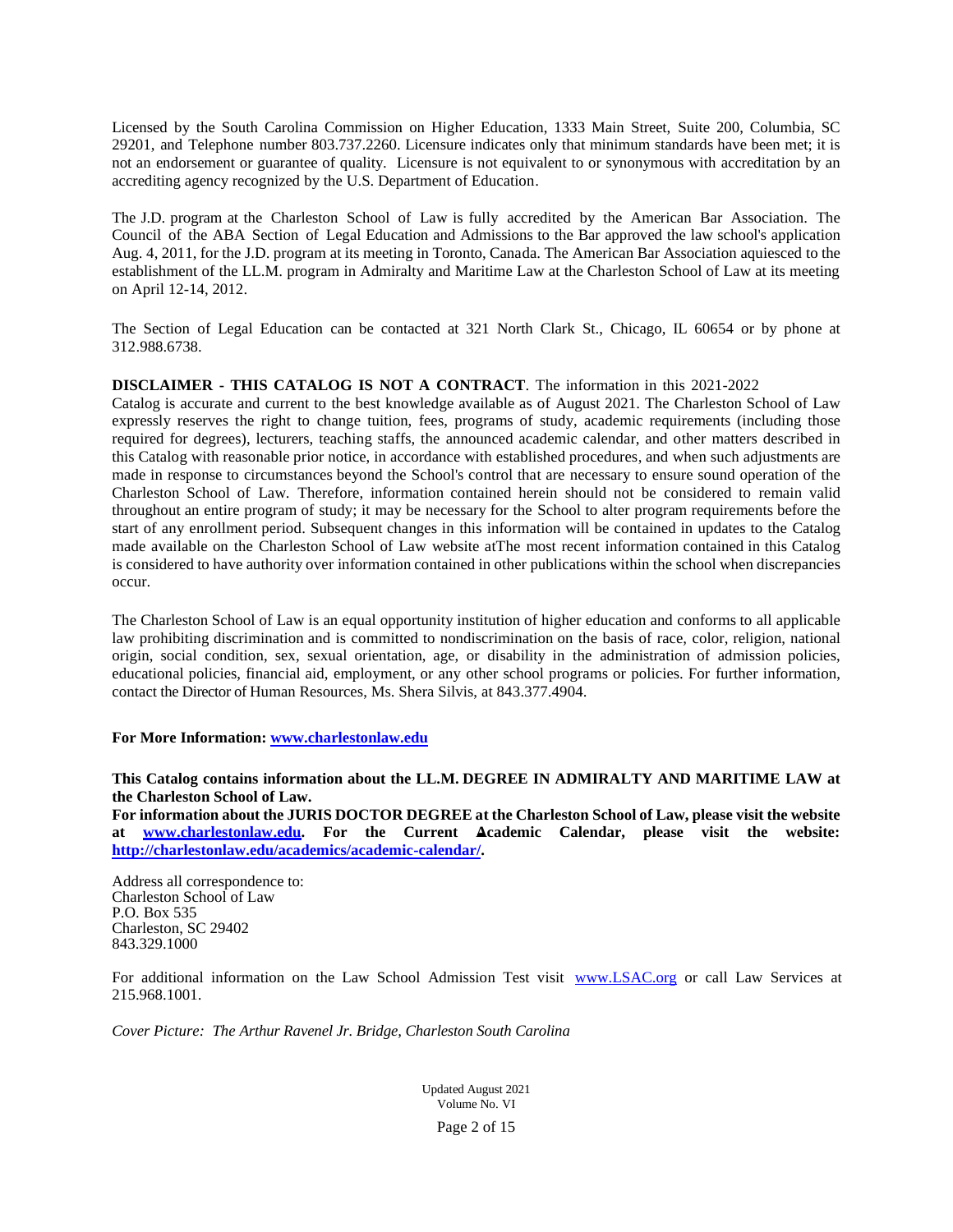# **The Charleston School of Law offers a Master of Laws (LL.M.) in Admiralty and Maritime Law**

Charleston, South Carolina is a high-volume, expanding port and a world-class resort city. *Condé Nast Traveler* consistently rates Charleston the number one city for travelers in the U.S. The Charleston School of Law is located in the historic peninsula of the city within view of eighteenthcentury church spires and the busy waterfront. By combining both historic preservation and vital maritime commerce, Charleston is the perfect place for this program.

The primary objective of our program is to bring students together with the most experienced practitioners, judges, and professors in a broad range of admiralty law specialties, and with the non-lawyer maritime professionals that make our port such a success.

# *Please Note:*

*In an emergency, it may become necessary to adjust the academic calendar, move classes to an online format, or take other measures to ensure educational continuity. Such emergencies may be of a public health nature, such as COVID-19; a weather-related event, such as flooding, that necessitates the closure of the Law School building; or some other condition that makes it unsafe or impractical to hold classes as regularly scheduled on-campus. If adjustments are necessary, Charleston School of Law will make every effort to ensure that students have the ability to interact with professors, student services, and each other, even if through remote means.*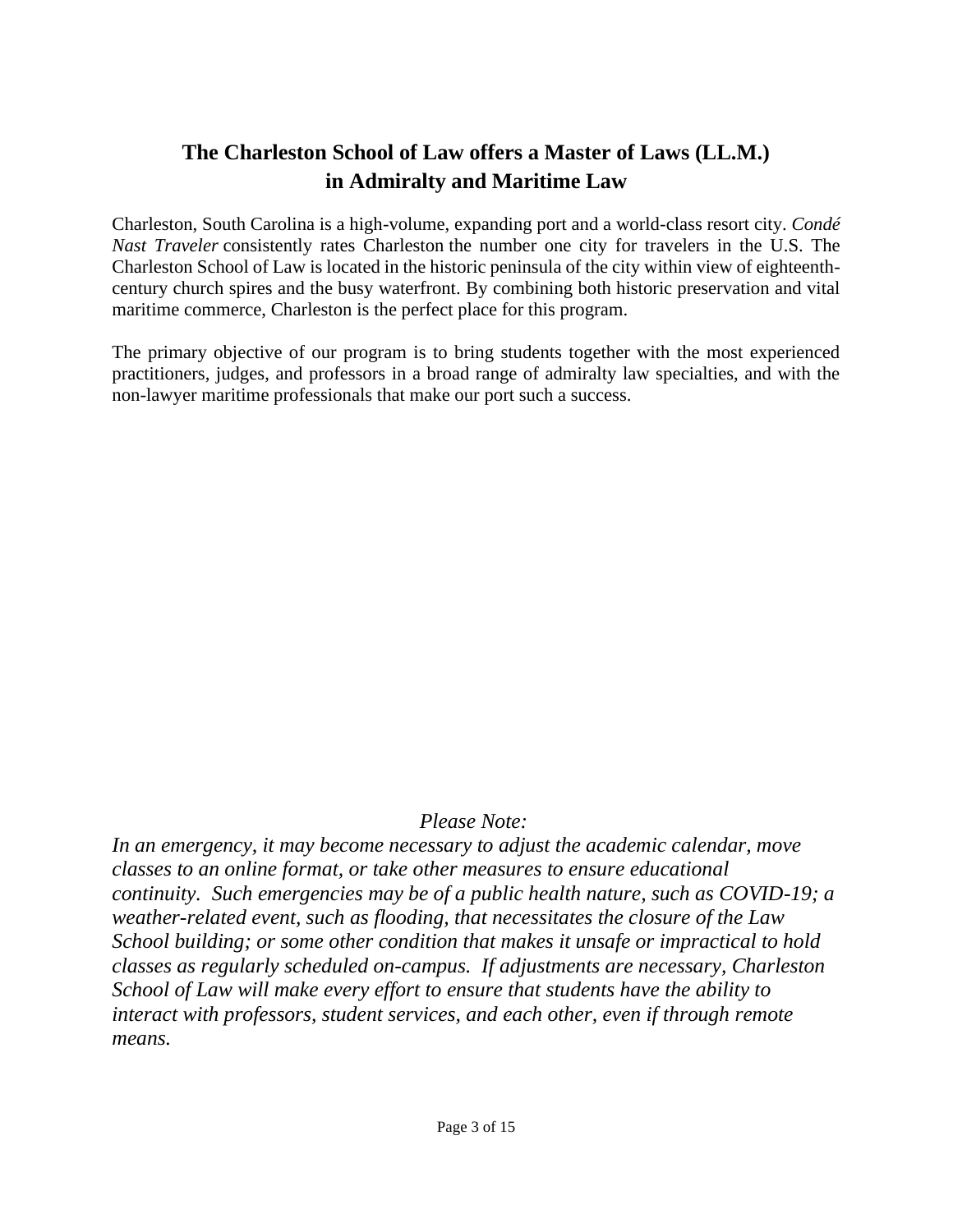# **Table of Contents**

This Catalog incorporates by reference all policies and procedures of the **Charleston School of Law Academic Catalog and Student Handbook**, located at [www.charlestonlaw.edu.](http://www.charlestonlaw.edu/)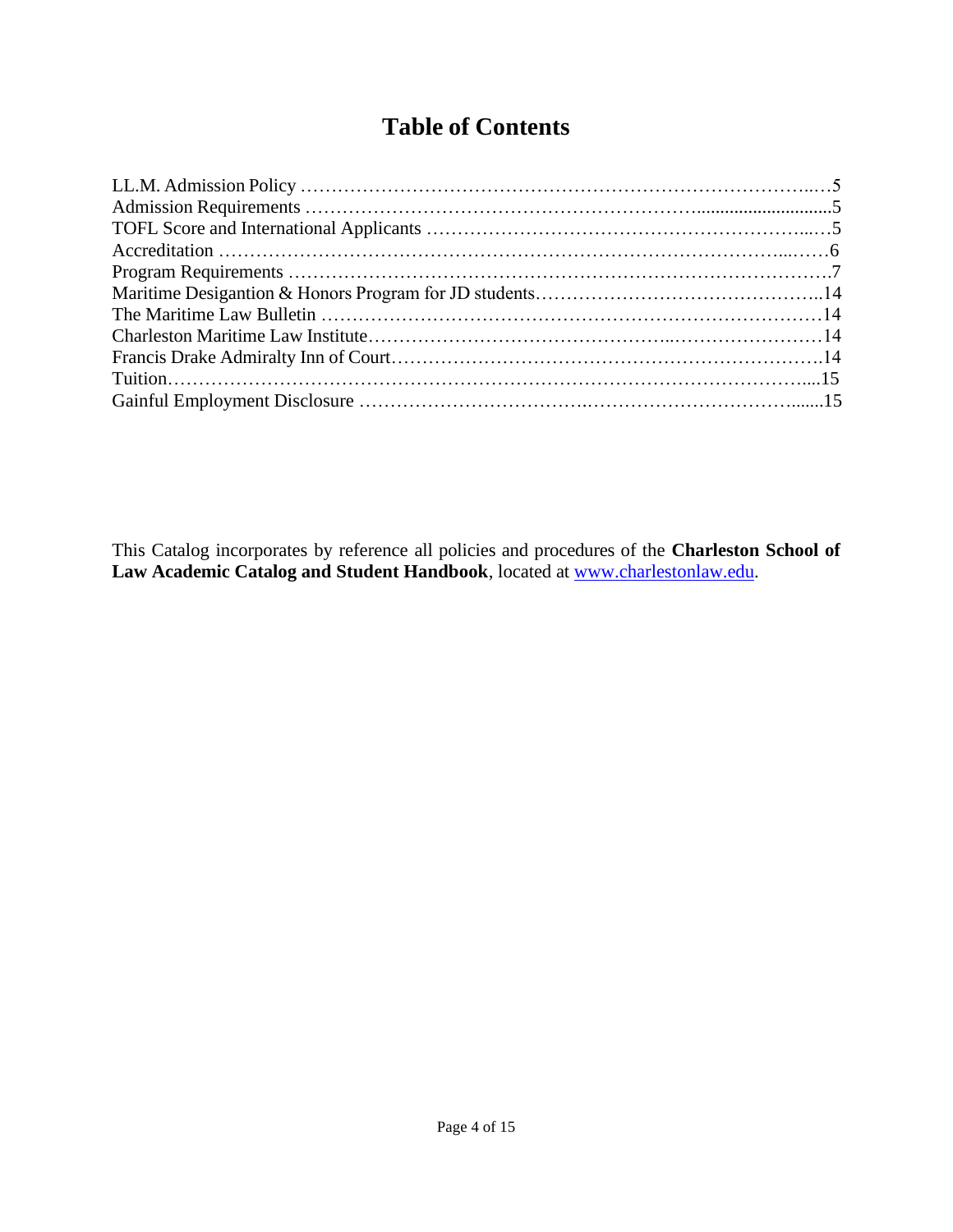# **LL.M. Admission**

#### **LL.M. Admission Requirements**

The Charleston School of Law begins to review files as they are completed and continues to review files until all seats in the program are filled. The application deadline for the LL.M. program is June 1 for fall admission. An application to the Charleston School of Law LL.M. program requires the following:

- 1. Bachelor's degree from an accredited college or university.
- 2. J.D. from an ABA-approved law school, except for international students.
- 3. International applicants with law degrees from schools outside the United States must obtain the approval of the Associate Dean for Academic Affairs to ensure that the degreegranting school is the equivalent of an ABA accredited school.
- 4. Completed and signed application for admission. Applications are available at [www.LSAC.org.](http://www.lsac.org/)
- 5. LSAC LL.M. Credential Assembly Service (LL.M. CAS) Law School Report. Registration for the LL.M. CAS is available at [www.LSAC.org.](http://www.lsac.org/)
- 6. A minimum of two letters of recommendation, at least one from a law faculty member, a lawyer, or a judge. Applicants should use the LSAC Letter of Recommendation (LOR) service.
- 7. Personal statement.
- 8. Current resume.
- 9. Transcripts from all undergraduate, graduate, and professional schools attended. Transcripts from the degree-granting institution(s) must indicate the degree(s) earned and date conferred. All transcripts should be submitted by the school(s) directly to LSAC.

# *TOEFL Score and International Applicants*

Applicants should be aware that competency in English is critical to success in the LL.M. program at the Charleston School of Law, and that demonstrated fluency in English is an important consideration in evaluating applications. International applicants are required to demonstrate proficiency in English by completing the Test of English as a Foreign Language (TOEFL) within two years prior to submitting the application. For information and questions about the TOEFL, please contact Educational Testing Service (ETS). Applicants should arrange to take the TOEFL at the earliest possible date in order to ensure that their application is completed by the deadline. Please request that official scores be sent directly to the Charleston School of Law.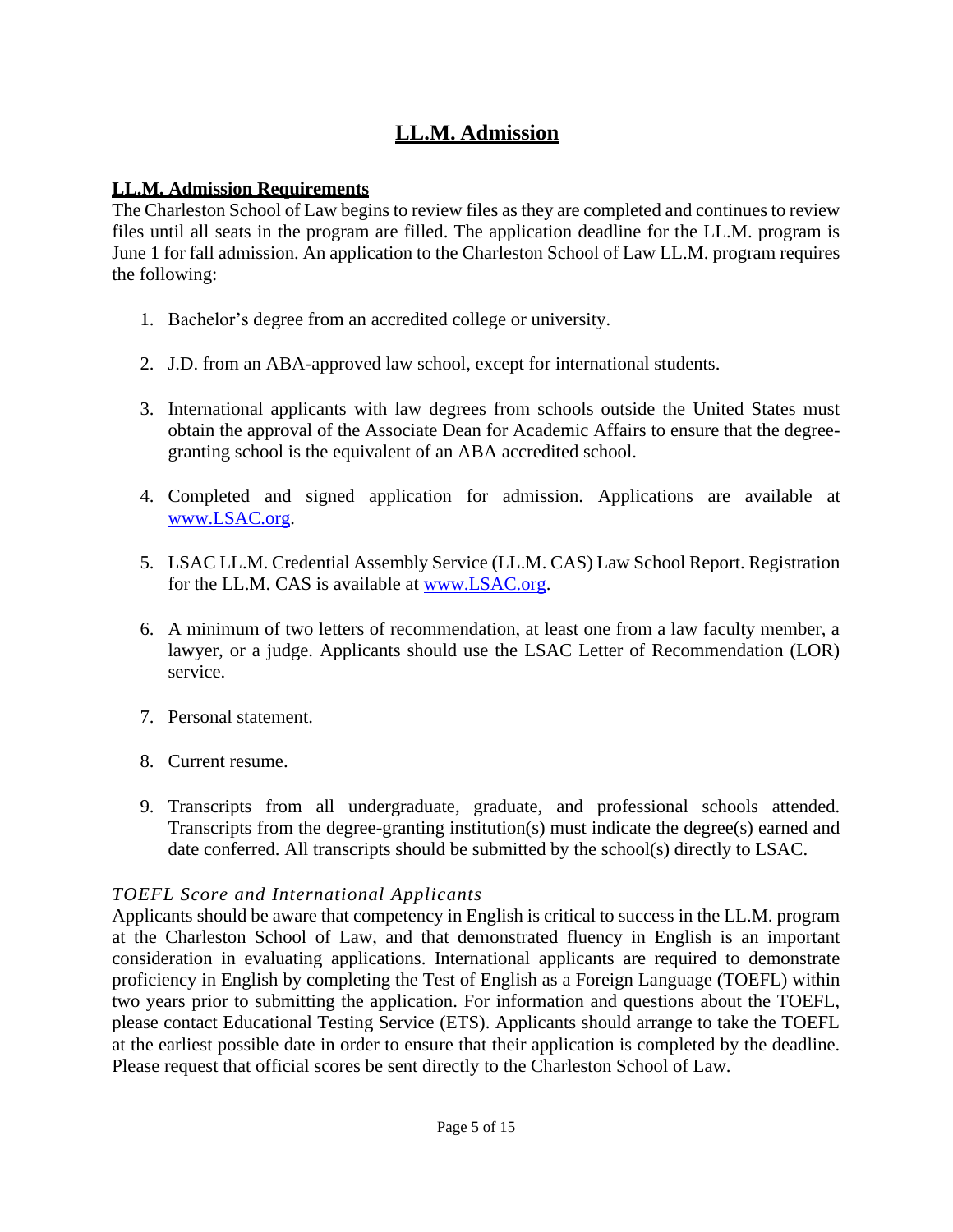#### **Deadlines**

The priority application deadline for all LL.M. applicants can be found on the website, http://charlestonlaw.edu/prospective-students/admiralty-and-maritime-law/. All applicants are encouraged to apply as early as possible.

#### **Personal Statement**

Personal statements should be uploaded as an attachment with your application to LSAC. The admission committee considers many applicants with strong credentials and makes difficult decisions regarding whom to admit to fill the limited number of seats at the Charleston School of Law. Applicants should provide a candid evaluation of themselves detailing any information that he/she believes will assist the committee in considering their application. Applicants should provide evidence of their abilities and strengths, examples of leadership abilities, maturity, organizational skills and motivation to study law. Applicants may also wish to provide, as an addendum, information regarding any educational and financial obstacles that have been overcome, or disabilities that may have affected academic performance.

#### **Letters of Recommendation**

The Charleston School of Law requires the submission of two letters of recommendation. Applicants who have been out of school for some time may provide letters of recommendation from an employer. LL.M applicants should have at least one letter of recommendation from a law faculty member, an attorney or a judge. Recommendations should be uploaded through LSAC's Letter of Recommendation (LOR) service.

#### **Personal Interviews**

Formal interviews are not a part of the normal application process; however, applicants are always welcome to visit the school, attend a class and meet with current students and members of the faculty.

# **Student Conduct**

All LL.M. students are bound by the Academic Catalog and Student Handbook, which may be found at<http://charlestonlaw.edu/academics/academic-catalog/>.

# **American Bar Association**

The J.D. program at the Charleston School of Law is fully accredited by the American Bar Association. The Council of the ABA Section of Legal Education and Admissions to the Bar approved the law school's application Aug. 4, 2011, for the J.D. program at its meeting in Toronto, Canada. The American Bar Association acquiesced to the establishment of the LL.M. program in Admiralty and Maritime Law at the Charleston School of Law at its meeting on April 12-14, 2012.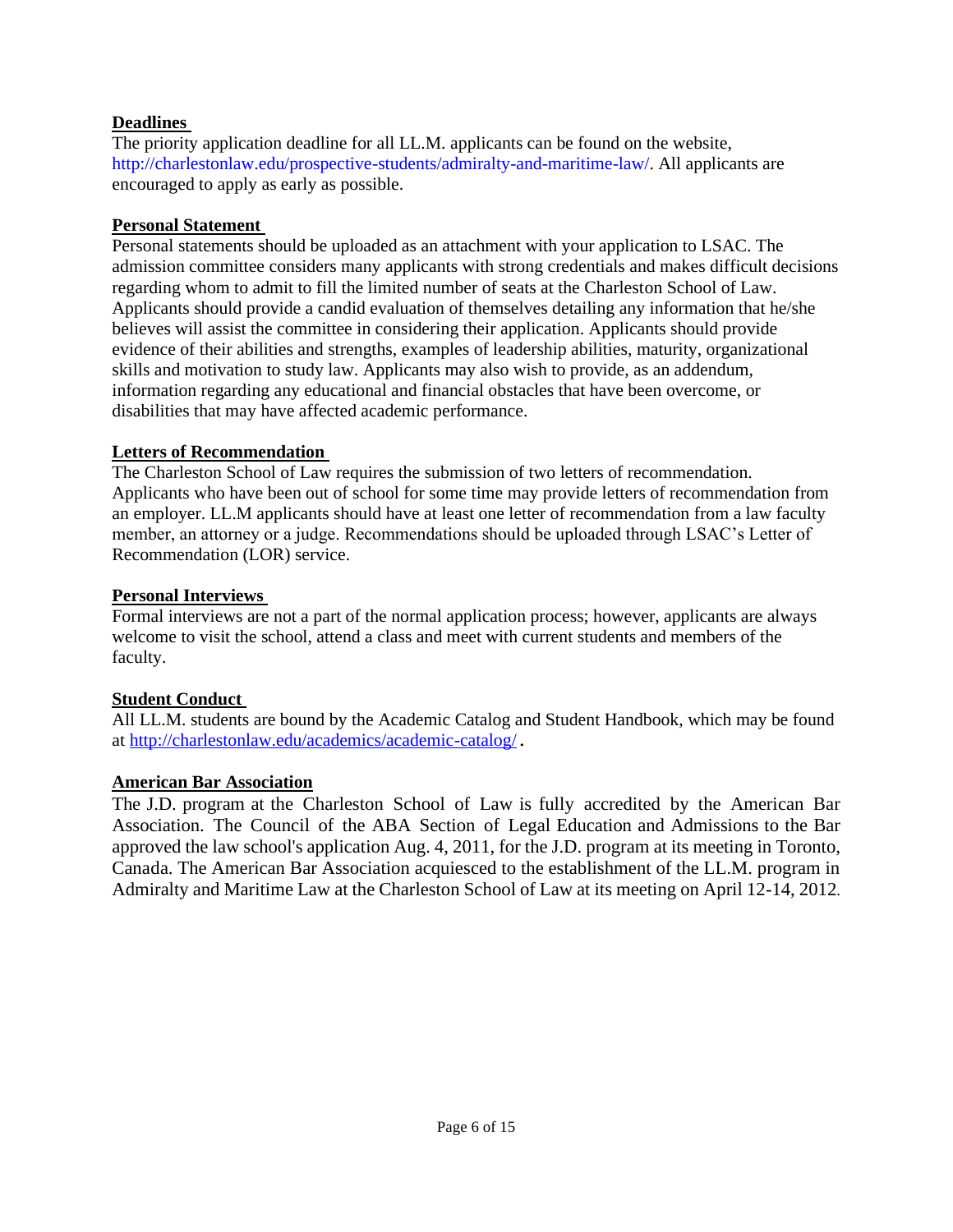# **LL.M. PROGRAM REQUIREMENTS**

The Charleston School of Law in Charleston, South Carolina, offers an advanced degree program in Admiralty and Maritime Law. The course of study leading to the award of the LL.M. degree consists of twenty-four (24) credit hours. At least eighteen (18) credit hours must consist of courses from the offerings listed below; Admiralty I and Admiralty II are required courses. The remaining six (6) hours may be chosen from the general curriculum of the Charleston School of Law. This will permit the completion of all degree requirements in one academic year, consisting of two twelve credit hour semesters. Ordinarily this will be a Fall-Spring sequence of courses. No maritime courses are offered during Summer Session.

Completion of course requirements in one academic year is not required, and some students may wish to complete the required 24 hours over a longer period of time. The aim of the program is to provide both variety and depth in the courses offered, covering the field from the general, introductory level to the sub- specialties comprising admiralty and maritime law. Courses will be taught by experienced practitioners, as well as Charleston School of Law faculty. The course offerings will provide each student with the opportunity to advance in any of these various subspecialties and to tailor their studies beyond the basics to their individual professional interests.

#### **Required courses (3 credit hours each):**

• Admiralty I, 710 or 7010 (3 credit hours)

A study of the distinct body of federal law (both substantive and procedural) governing navigation and shipping. Topics associated with this field of study include: shipping, navigation, waters, commerce, seamen, towage, wharves, piers and docks, insurance, maritime liens, canals, recreation, and piracy.

• Admiralty II, 7015 (3 credit hours)

A survey of select maritime law topics, including maritime insurance, liens and mortgages, general average, piracy and drug smuggling, oil pollution, sovereign immunity, and forums shopping.

*Please note*: If a student has successfully completed either, or both, of the above courses of their equivalent in law school, the requirement(s) may be waived, but the credit hour requirement may not be.

#### **Additional course requirements:**

In addition to Admiralty I and Admiralty II, students must complete at least 12 credit hours from these maritime designated courses:

• Advanced Marine Insurance, 9102 or 9103 (offered as 2 or 3 credit hours)

A course examining the legal and practical aspects of hull, cargo and protection and indemnity ("P&I") insurance, including an analysis of standard hull and cargo insurance clauses, as well as the rules of the typical P&I policy. Prerequisite: Admiralty I.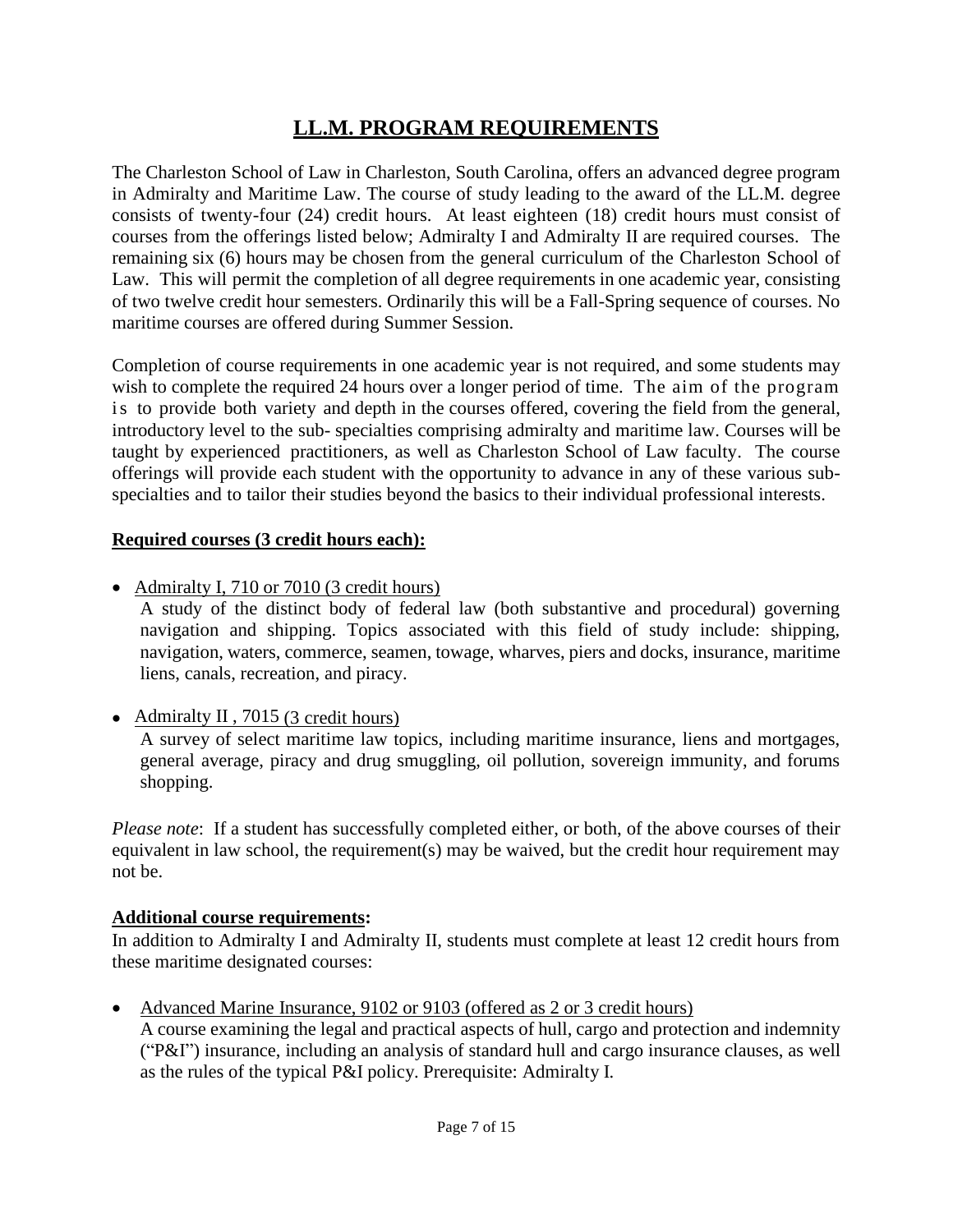# • Charter Parties, 8203 (offered as 2 or 3 credit hours)

A course examining the legal and practical issues involved in charter parties, including the distinction between the various types of charters (demise, time and voyage), the contractual relationship between charterer, vessel owner, and third parties, and the legal liabilities associated with charter parties. Prerequisite: Admiralty I.

# • Charter Parties: Fundamentals 8203 (1 credit hour)

This course examines the legal and practical issues involved in charter parties, including the distinction between various types of charters (demise, time and voyage), the contractual relationship between charterer, vessel owner, and third parties, and the legal liabilities associated with charter parties. Recommended: Admiralty I.

# • Intermodal/Container Transportation Law 8104 (3 credit hours)

This course will cover the istory and development of the ocean container industry, focusing on relelvant case law and legal regimes governing the international carriage or containerized cargo, including both current and propsepective statutory regimes. As part of this course, students will have the unique opportunity to observe first-hand the operational side of the intermodal transport industry, including visits to a working container terminal, and presentations by representaties of major container shipping lines and oterh involved in the intermodal transport industry.

# • International Ocean Carriage, Payment Systems and Documentary Transactions, 781 or 7081 (3 credit hours)

This course will cover the law and practice governing interstate and international shipment of goods through South Carolina ports, and related documentary payment systems. The course will cover the practice and procedures followed by South Carolina ports in handling and accounting for goods, and securing payment for goods shipped. This includes the law and practice applicable to bills of lading, receipts and other cargo bills, letters of credit, and the duties and liabilities of international ocean carriers and freight forwarders.

# • International Ship Financing, 7745 (1 credit hour)

This course will address the issues practitioners routinely confront in international vessel finance transactions from developing optimal transaction structures to coping with the intrinsic differences between maritime law and land based commercial law and the ever present conflicts of law issues inherent to an intrinsically cross-border industry. This class will explore the complex intersection of the provisions of Article 9 of the Uniform Commercial Code and ship mortgage and maritime lien law, as well as examine the ramifications of recent United States Supreme Court decisions that impact maritime financial transactions. Prerequisite: Secured Transactions.

# • International Trade and Ocean Carriage 7810 (3 credit hours)

The course will involce an integrated study of the commercial and maritime law governing the sale and transportation of goods in international trade. It will review the domestic and international contract law on sales of goods, the role of carriers and documents of title in the delivery of goods and tranfer of ownership, the various international methods used to facilitate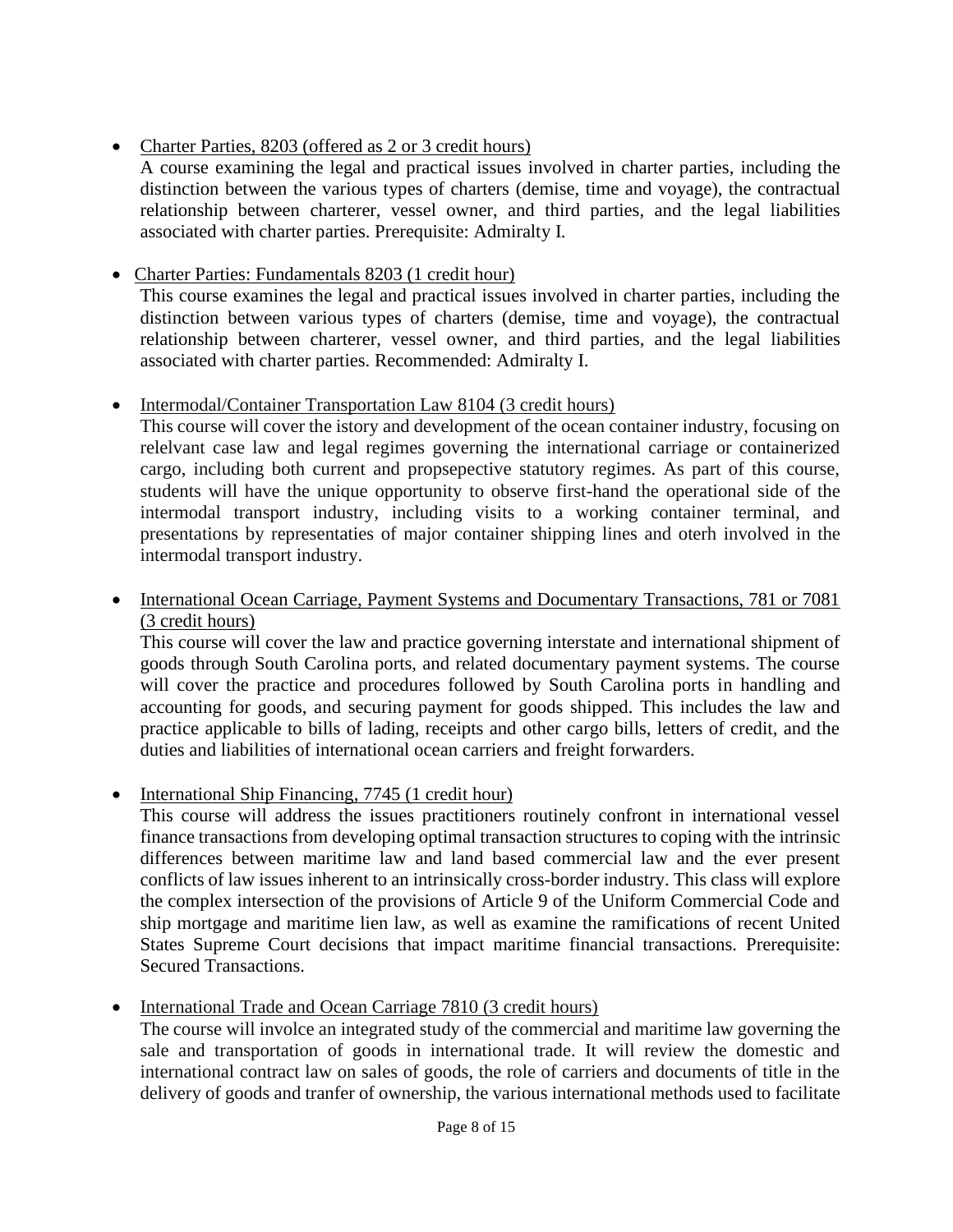payments, such as letters of credit, and the respective duties and liabilities of contracting parties, carriers, banks and others involved in the performance of international sales contracts. Prerequisites: Contracts I & II, LRAW I & II, Civil Procedure I & II.

• Law of Coast Guard Operations, 8008 (3 credit hours)

The Law of Coast Guard Operations will cover the unique authorities and worldwide jurisdiction of the U.S. Coast Guard. The substantive topics covered in the course will draw on an array of international treaties, domestic statutory authorities, and regulations as well as case law which inform and guide the modern day Coast Guard. Specifically, the course will cover the Coast Guard's role in addressing, among other things, narcotics enforcement, migrant interdiction, fisheries enforcement, environmental crimes and the responsibilities associated with the protection of ports, waterways, and coastal security and homeland defense. The course will address the Constitutional issues that arise from the Coast Guard's role as the nation's premier maritime law enforcement agency. These issues include activities such as arrest, detention, inspections, searches and seizures within the maritime context. Additionally, the course will address issues of civil and criminal liability associated with unlawful conduct in these areas.

# • Law of the Sea, 711 or 7011 (3 credit hours)

A survey of the Law of the Sea and national, particularly United States, ocean policies. The Law of the Sea covers a range of highly diverse but related legal disciplines: admiralty and maritime law, international law, international crime (including white collar crime, terrorism, and piracy) on the high seas, environmental law, and commercial trade. Starting with the historical development of the law of the sea, the course will deal with such topics as maritime boundaries, high seas freedoms, terrorism and crime on the high seas, piracy, nationality of vessels, sovereignty over internal waters and ports, territorial seas, management of ocean fisheries, protection of marine species and marine environmental protection, mineral exploitation of the seabed (including, but not limited to, deep sea oil drilling), and, time permitting, shipwrecks and underwater cultural resources. We will also examine the modern law of the sea as reflected in the United Nations Conference on the Law of the Sea. Satisifes the Upper level Writing Requirement when so designated in the registration material for a particular semester. Prerequisities: Satisfactory completion of 27 credit hours.

• Marine Collision and Limitation of Liability, 8003 (3 credit hours)

This course provides in-depth coverage of the substantive law governing liability for marine collisions and allisions, proof and presumption issues involved in litigating liability claims, and damages and their apportionment. Limitation of liability will be covered in depth, including the establishment of a limitation fund and the practice and procedure for its distribution among multiple claimants.

• Marine Environmental and Pollution Law, 8007 (2 credit hours)

This course primarily covers United States statutory and regulatory rules and practices affecting marine environmental and pollution issues. Both state and federal judicial and administrative jurisdiction will be covered, as will the primary substantive and procedural rules applicable to both judicial and administrative enforcement of marine environmental law.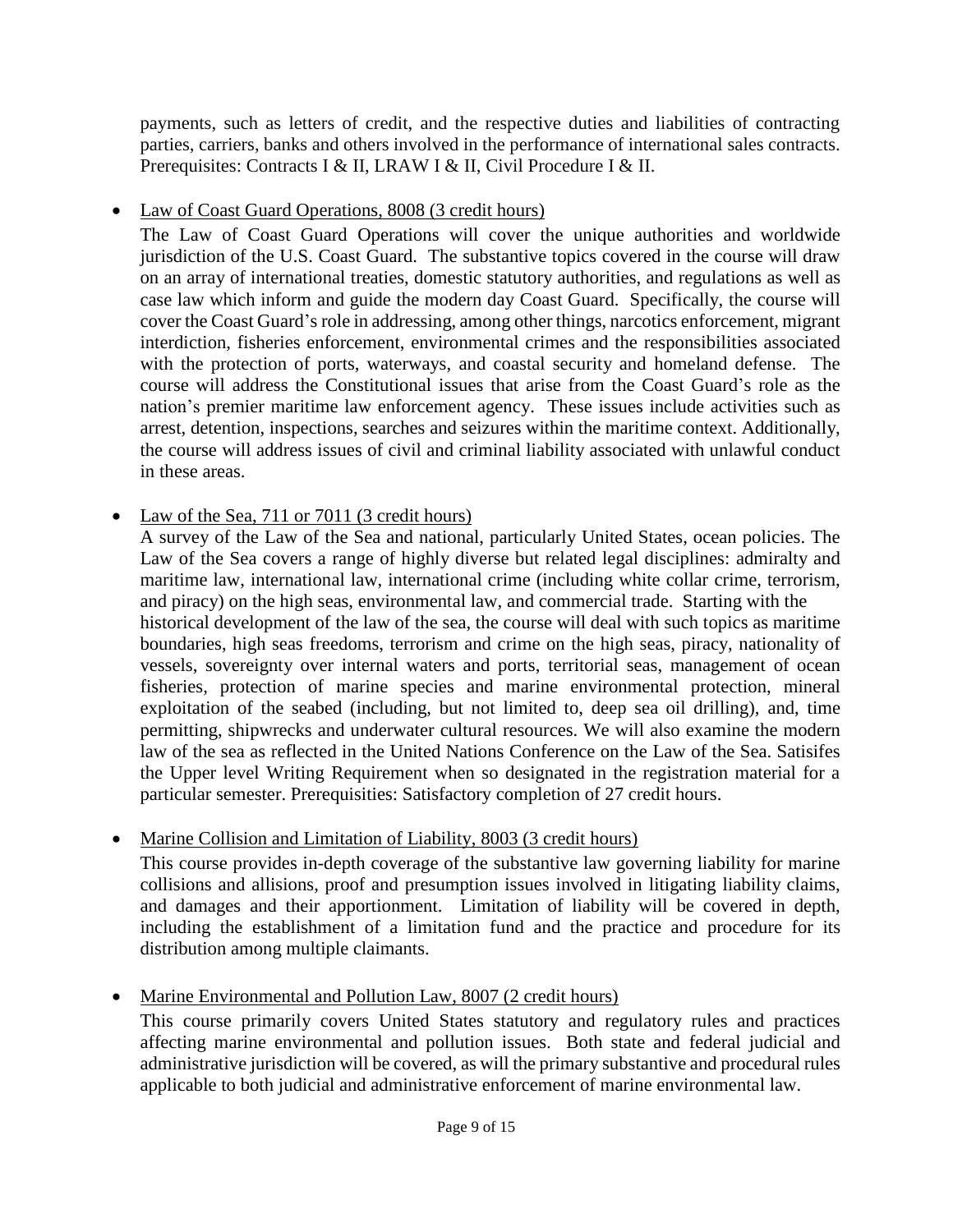# • Marine Insurance, 8004 (3 credit hours)

This course covers contracts for insurance covering vessels involved in maritime activities such as carriage of goods or passengers, or in recreational vessel use (hull insurance), insurance on cargo carried by a vessel (cargo insurance), and liability of maritime parties to others (Protection and Indemnity Insurance). Coverage and liability issues and governing law are covered in depth.

# • Maritime Liens and Mortgages, 8102 or 8103 (offered as 2 or 3 credit hours)

A course examining the theoretical and practical legal issues of maritime liens and mortgages, including legal problems associated with liens on vessels and cargo. The course will focus on the legal framework of maritime liens under the Maritime Lien Act, including the perfection and enforcement of maritime liens and ship mortgages, and the use of the ship mortgage as a financing instrument. Prerequisite: Admiralty I.

• Maritime Personal Injury 9402 (3 credit hours)

This course is an advanced survey of the substantive law and procedure applicable to maritime injury and death cases, with a focus on claims involving seamen, longshoremen, and othe maritime employees.

# • Marine Salvage, 7748 (1 credit hour)

This two-day course will cover the elements of "pure" and "contract" salvage. The difference between the two has enormous financial implications for plaintiffs, defendants, and insurance carriers. Interpreting salvage rights has a significant impact on the maritime lien analysis, the framework for which will be studied as to various parties' rights. We will also examine the methodology of determining awards for pure salvage cases and study the differences between the various interpretations around the country under the general maritime law.

• Salvage and Maritime Cultural Heritage, 8005 (3 credit hours)

The historical development and current law and practice governing the law of salvage and finds, with special reference to United States law and practice. Salvage is an important and internationally common area of maritime law with great commercial importance. This course will cover the various types of salvage (pure, contract, and life), property subject to salvage, the legal requirements to seek legal protection as a salvor, and potential liability of marine salvors. The law and procedure for perfecting a salvage claim will be covered in depth. Current issues involving treasure salvage will also be thoroughly covered, as will international salvage conventions dealing with salvage and historical and environmental protection.

Seminar: Multi-modal Transport of Goods, 9000 (3 credit hours)

This seminar covers the logistical and technological tools employed by Marine Terminals (Ports) specializing in container shipment of goods between United States inland locations and locations in foreign countries, including inbound and outbound shipments, the applicable customs, and other governmental requirements and regulations relating to such shipments, and the liability regime applicable to them. Choice of law and choice of forum by involved parties (seller/shipper-buyer/consignee), and relevant statutory and General Maritime Law rules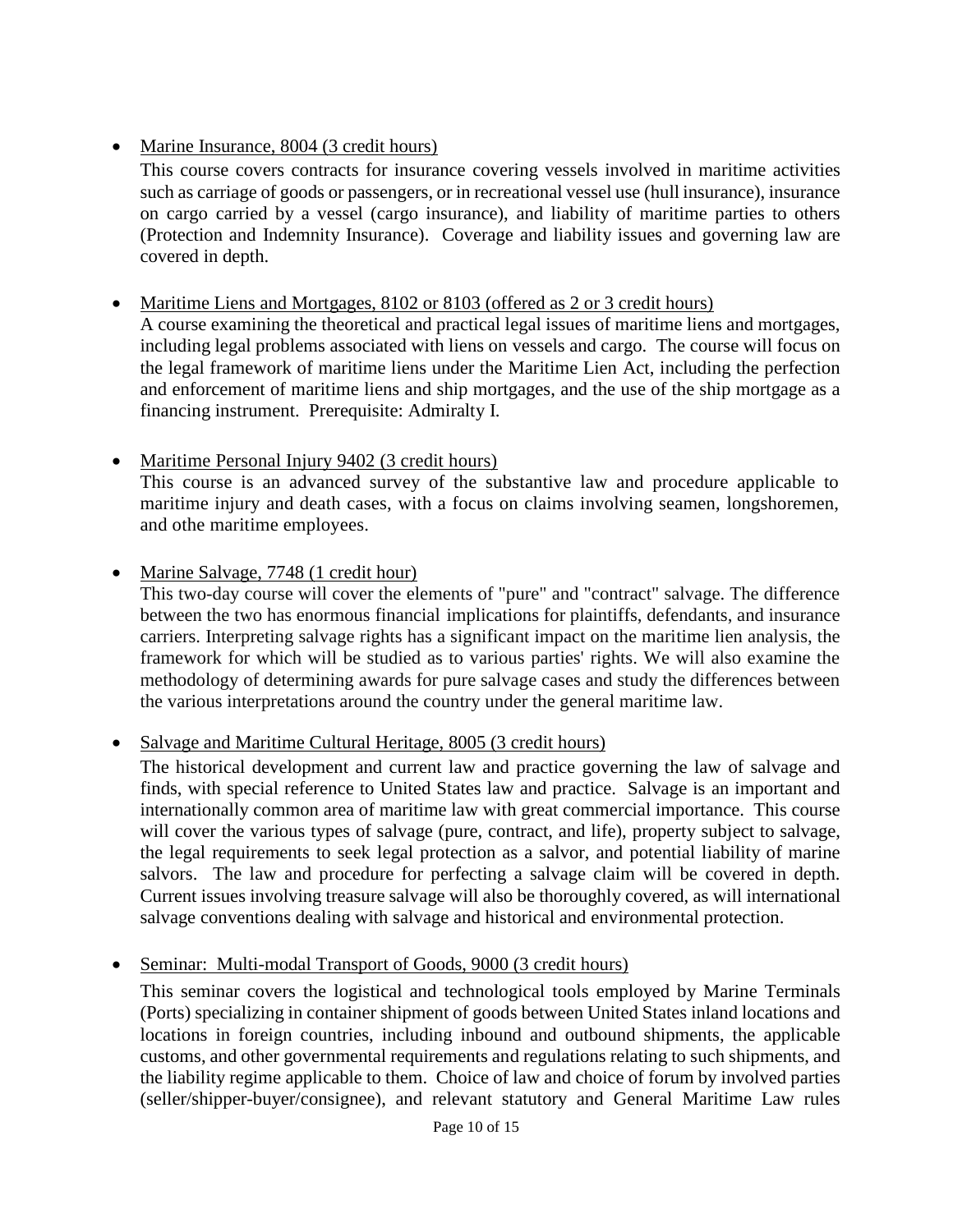governing such shipments and the duties and potential liability of all parties involved will be covered in depth. This includes the primary commercial parties (seller and buyer) as well as all involved carriers, including ocean carriers and rail and truck "on-carriers." The relevant documentation for such multi-party, multinational shipments will be examined in detail, including ocean bills of lading (for both "segmented" and "through" shipments), landside documents such as waybills, and commercial documents relevant to the payment system, including letters of credit, drafts, and bills of exchange. This course is designed to provide a detailed overview of both law and practice in international trade involving container ports.

# • Seminar on Marine Insurance, 9100 (3 credit hours)

This seminar compliments the Marine Insurance I course, and will provide an in-depth examination of all types of marine insurance policies related to maritime activities, the insurance providers and their organization, administration and handling of claims, and the law and practice related to each type of insurance.

• Seminar: Personal Injury and Death Litigation, 9200 (2 credit hours)

This is an advanced seminar on discovery, evidentiary issues, and trial in maritime personal injury and death cases. Liability and damages law in cases involving seafarers, non- seafarers, longshoremen and harbor workers will be covered, and preparation for and conduct of trial will include written, documentary and testimonial evidence, including the qualification, preparation and presentation of expert witnesses in liability and damage issues, including economics, occupational and medical evidence. Recurrent issues in both injury and death cases will be stressed, and both the plaintiff's and the defendant's perspective will be covered. The emphasis will be on the preparation for and conduct of trial, both jury and bench.

• Specialist Seminar and Supervised Research 9301, 9302, or 9303 (may be taken as a 1, 2, or 3 credit hour course, as approved in advance)

This seminar may cover any issue of maritime law and practice which is not specifically addressed in depth in other courses or seminars. After consultation with any professor or instructor in the LLM program, any student may submit a written proposal to the LLM Program Director giving a precise description of the issue or subject proposed, and the advising professor or instructor who has agreed to supervise and review the proposed research. If approved by the Program Director, the student may write a research paper of at least thirty (30) double-spaced, type-written pages (excluding footnotes), under the supervision and sponsorship of the advising professor or instructor. This seminar is designed to permit the student to learn about other inevitable current or topical legal and practical issues in maritime law, which are not addressed in depth in the normal curriculum. The student is encouraged to employ all available human and library resources at the Law School to refine his or her ideas and conduct useful research. The supervising professor or instructor will assign a final grade for the written research paper.

• Tug, Tow and Pilot, 8006 (2 credit hours)

This course covers the practical, legal and liability issues concerning towage (tow-boats, tug boats, push-boats, etc.), and pilotage (with special emphasis on mandatory harbor pilots in United States ports). Also covered are practical and legal issues concerning insurance for these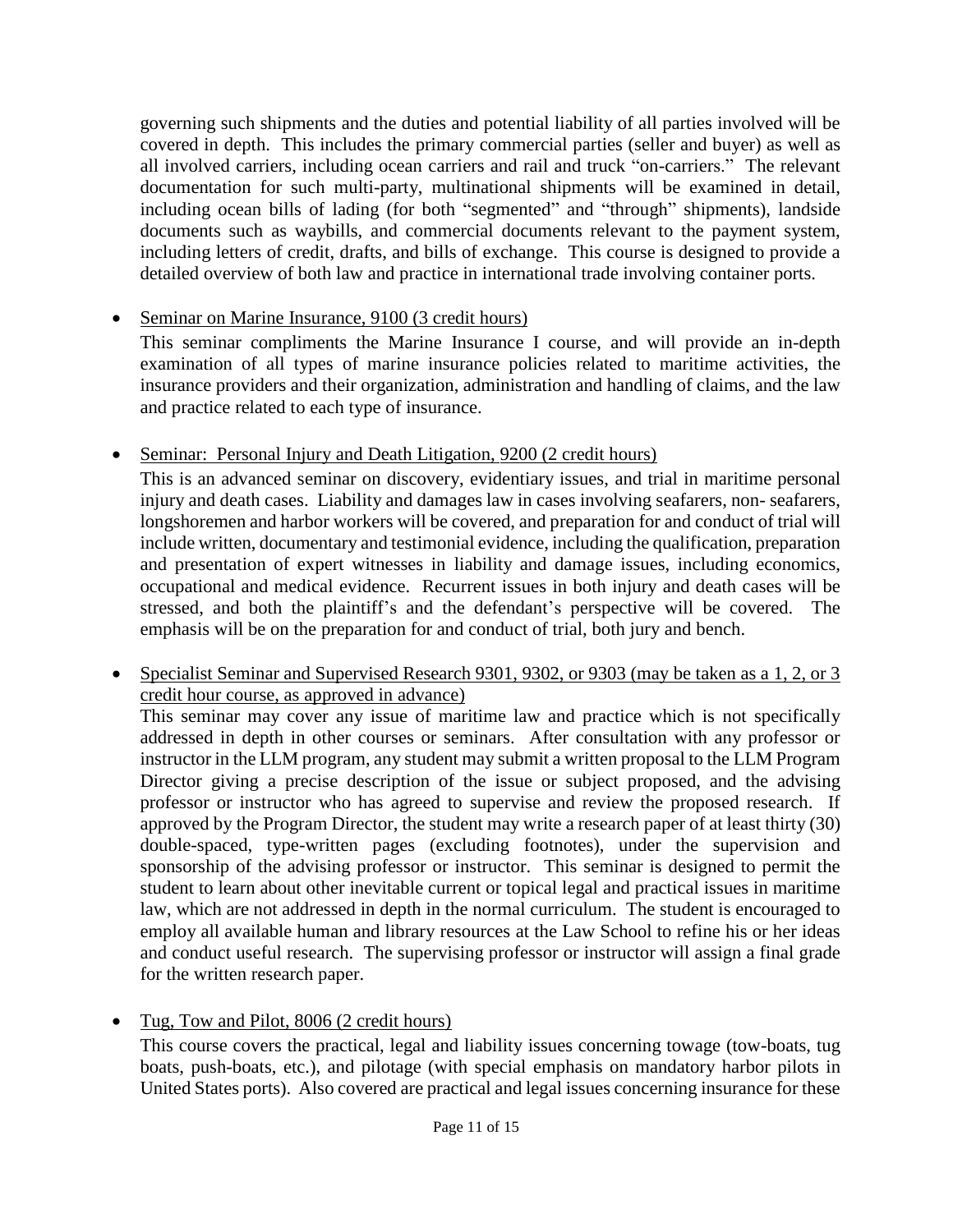essential maritime services, contracts for such services, and recurrent liability issues. The nature and history of specialized businesses and organizations involved in such vital services will be covered.

# • U.S. Maritime Policy, 8001(3 credit hours)

Congress has been enacting laws that promote and regulate shipping since 1789. This course will trace the evolution of U.S. maritime law, the role of Congress in regulating and promoting this industry, and current maritime policy issues facing the industry and the Congress.

# • U.S. Maritime Regulation, 8002 (3 credit hours)

This course will provide an overview of the regulation of U.S. international liner ocean shipping, including a familiarity with the structure and operations of the Federal Maritime Commission and an introduction to a practice before the Commission. The course will review the historical precedent that led to today's statutory and regulatory regime – with specific focus both on how modern maritime regulation operates as well as exploring potential developments which may result in further refinements in the near future.

# • Survey of International Ship Finance 7749 (1 credit)

This course will address the issues practitioners routinely confront in international vessel finance transactions. Strategies for developing optimal transaction structures will be examined, in addition to coping with the differences between maritime law and land based commercial law. Conflicts of law issues inherent to an intrinsically corss-border industry will be discussed, as will the peculiar nature of maritime liens and ship mortgages. Finally, the class will explore the ramifications of recent United States Supreme Court decisions that impact maritime financial transactions. Prerequisites: Contracts I & II, Civil Procedure I & II.

# • Exercise of Remedies in Admiralty (Part I) – Mortgage Foreclosure and Marine Attachment, 7746 (1 credit hour)

This course will focus on the process of vessel arrests and foreclosure sales of vessels and will also cover the use of Rule B of the Supplemental Rules of Civil Procedure as means of enforcing claims of a maritime nature. The core of the course will take students through the mortgage foreclosure process from arrest through the interlocutory sale of vessel and ultimate adjudication of claims.

# • Exercise of Remedies in Admiralty (Part II) – Maritime Liens and Vessel Arrest , 7747 (1 credit hour)

This course focuses on the peculiar admiralty law of maritime liens for purposes of in rem proceedings in federal court. Such liens include personal injury, ship mortgages, salvage, and necessaries. Students will be offered a practical look at drafting pleadings for maritime liens that qualify for in rem actions; how a vessel arrest works in federal court; how to navigate and interact with the various parties involved in making such decisions; and how to negotiate and / or litigate the release of a ship under arrest.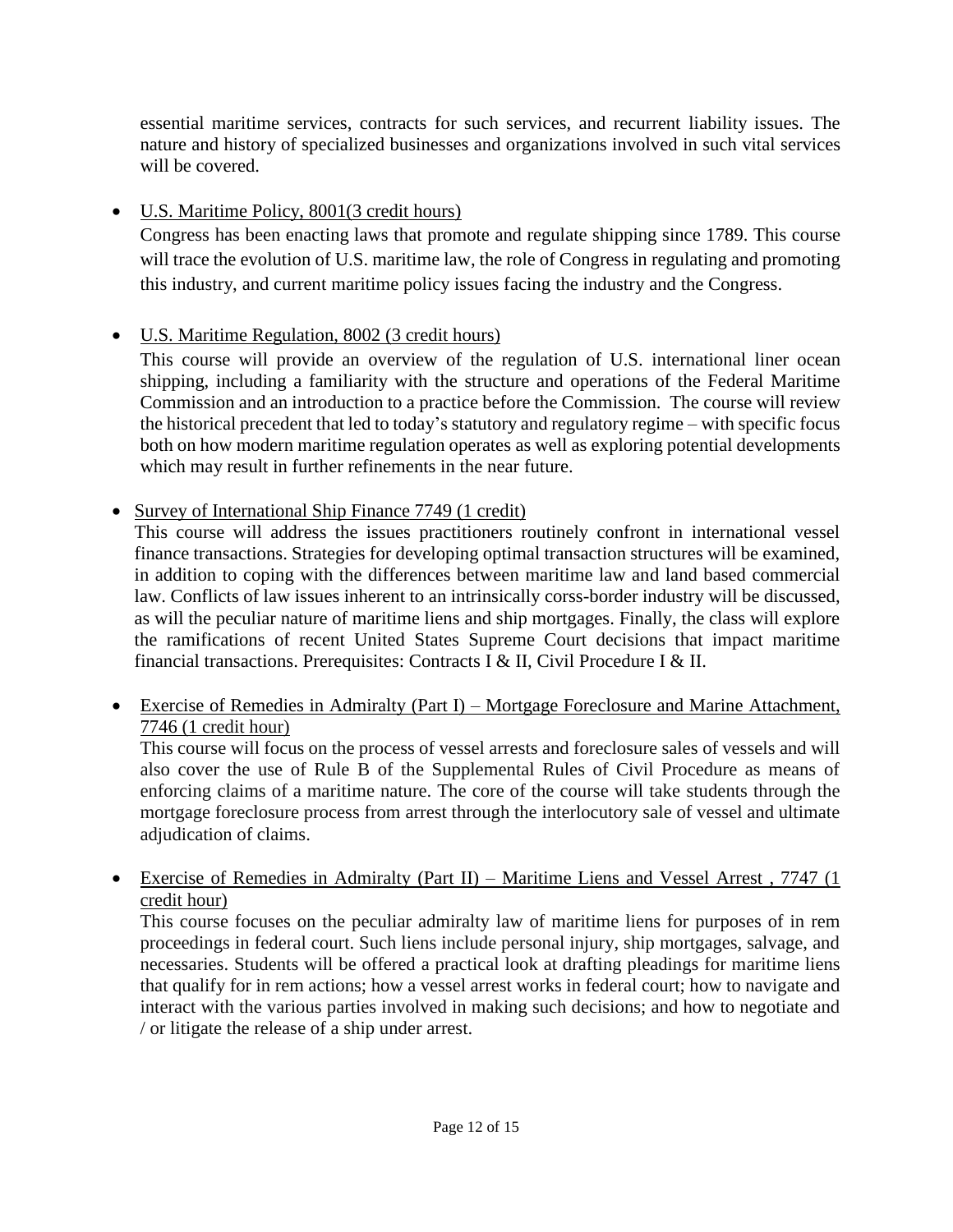The following courses do not count as "maritime designated courses" but the subject matter is recommended as complementing the admiralty course of studies.

• A Survey of Arbitration Law and Practice, 6412 (1 credit)

This course will examine the law, policy and practice of domestic arbitration. Over the semester, students will consider how and why arbitration is utilized, the potentil benefits and pitfalls of arbitrating a dispute, and how arbitration might be avoided. Students will be introduced to diverse speakers and essential practice resources.

# • Arbitration 6410 (2 credit hours) (grade pass/fail) *Satisfies the JD Skills Requirement*

Many disputes are resolved outside of our court system through arbitration. This course will cover arbitration and the ADR process including neutral selection, proceedings, the FAA, conflicts of interest, ethical concerns, and drafting. Students will learn about the arbitration of a variety of disputes, including securities, consumer, famil, and civil disputes. Students will learn to evluate the beenfots and pitfalls of alternative dispute resolution forums. Through this interactive and engaging class, students will benefit from knowledgeable speakers, considering arbitration problems, cases and exercises as well as practice oral advocacy as they present to classmates on an ADR related topic of their choice at the end of the semester.

# • Arbitration Practice 641 (2 credit hours) *Satisfies the JD Skills of Drafting Requirement*

Many disputes are resolved outside of our court system through arbitration. This course will cover arbitrator selection, arbitration proceedings, enforcement, conflicts of interest, ethical concerns, and drafting. Touching on the arbitration of commercial securities, family, and civil disputes, students will learn to evaluate the benefits and pitfalls of alternative dispute resolution forums and learn to advocate thoughtfull and effectively in an arbitration setting. Through the interactive and engaging class, students will benefit from knwlegeable speakers, considering arbitration problems, cases and exercises as well as participating in a final mock arbitration as the clas culminates.

# • Conflict of Laws 760 (3 credit hours)

A review of legal policies, the rules of law, and the constitutional requirements for resolving disputes which involve multiple states or nations. Included is a consideration of the jurisidiction of courts, enforceability of foreign judgment, and choice of the applicable law to determine the issues in dispute. Particular attention will be given to international law, toort, contract, property, succession, family law, and "Conflicts in Cyberspace" because of ecommerce. Prerequisites: Civil Procedure I & II.

• Immigration and Citizenship Law 637 (2 credit hours)

As our world shrinks, immigration and citizenship laws grow more persuasive and more complex. This course is designed to give students a critical overview of today's immigration and citizenshio laws and prepare them to identify potential immigration issues in all aspects of life and law. Specifically, this course will review the historical underpinnings and practical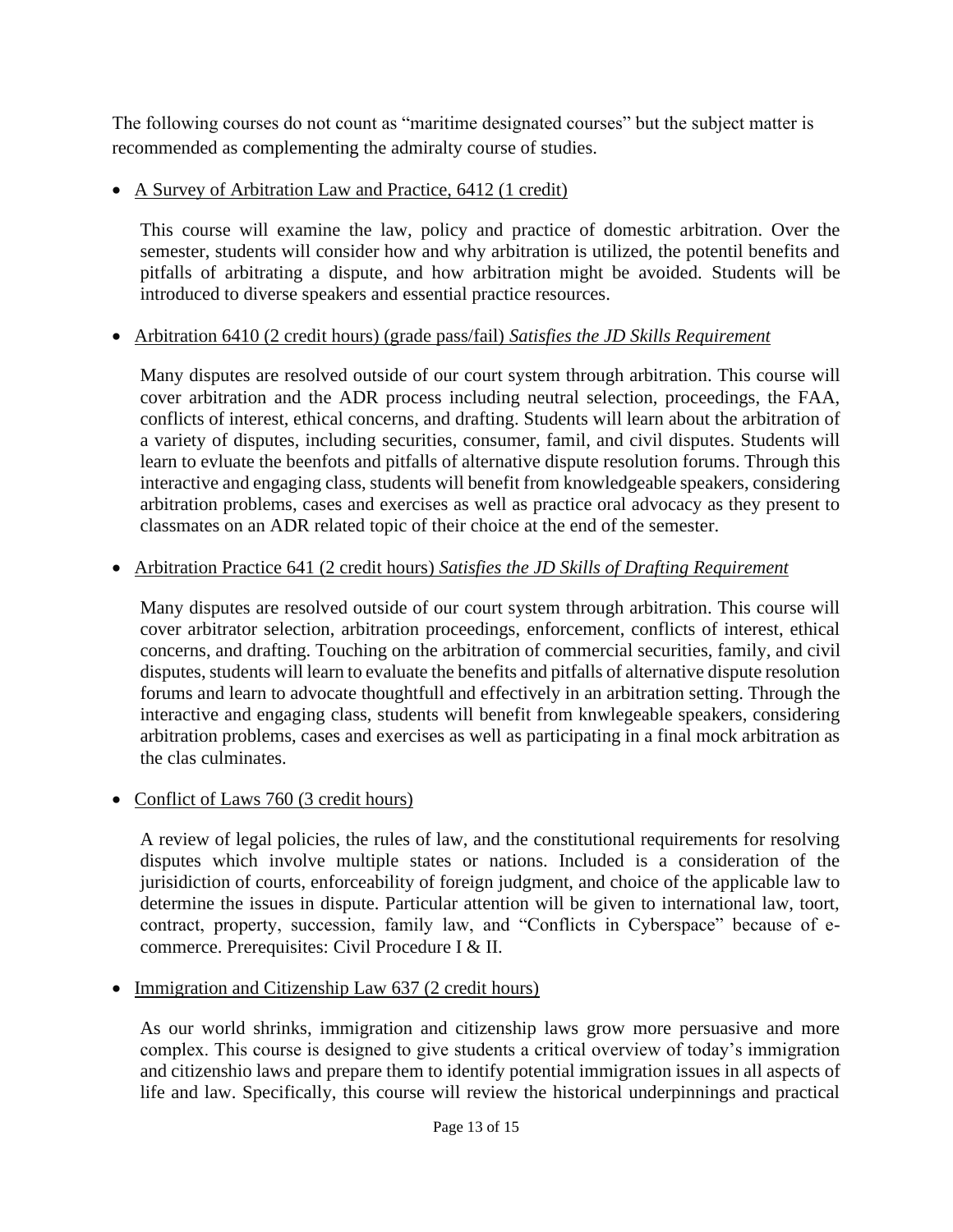aspects of the current aw regulating citizenship, the admission of non-citizens to the United States, removal of non-citizems from the United States, ad judicial review of all such decisions.

• International Business Transactions, 642 or 7642 (3 credit hours)

This course addresses U.S. domestic, foreign and international law applicable to private crossborder transactions. These cross-border transactions include the sale of goods, project finance, cross-border distribution and franchising, cross-border technology licensing, formation of foreign branches and subsidiaries, and cross-border joint ventures and acquisitions. This course beenfits those who wish to practice business law, since the course introduces students to the range of transactional issues that business lawyers handle. Prerequisites: Contracts I & I, Property I & II.

# **Maritime Designation & Honors Program for J.D. students**

Graduating J.D. students with 12 or more credit hours in maritime designated courses (Admiralty I and II are required for this designation) will earn the Maritime Concentration designation. J.D. students graduating with a grade point average of at least 3.3 in maritime designated courses may receive an honors designation in maritime law.

# **The Maritime Law Bulletin [MALABU]**

MALABU is the Charleston School of Law Maritime Law Bulletin. With the historic port city of Charleston as a backdrop, MALABU brings timely and useful maritime focused articles to practicing attorneys, law professors, students and those in the maritime field. MALABU is run by a board of law students, and faculty advisors with special interests in admiralty, with generous support from the Charleston Maritime Association. LL.M. students are eligible to be members of the MALABU staff.

# **Charleston Maritime Law Institute**

The Charleston Maritime Law Institute (CMLI) was established in 2004 and serves as an advisory council with regular meetings to support the Admiralty and Maritime Law LL.M. program. This group includes senior maritime lawyers from law firms around the country, chief counsels to major maritime industries, as well as senior State Ports Authority officials and industry leaders from Charleston. With the support of these outstanding people, we conduct trips to the various port facilities to permit our students to see the subjects of their studies in action, from port direction and management to the movement of cargo and vessels. The CMLI meets peridocially.

# **Francis Drake Admiralty Inn of Court**

The LL.M. program also benefits from the Francis Drake [Admiralty](https://charlestonlaw.edu/prospective-students/admiralty-and-maritime-law/sir-francis-drake-american-inn-of-court/) American Inn of Court. The charter was awarded by the American Inns of Court on September 20, 2011. The School of Law's Inn of Court is the only one dedicated to the subject of admiralty and maritime law, and it will serve as an important source of mentoring for the students in the LL.M. Program. Maritime lawyers and student make up membership of the Inn. The Inn is currently inactive.